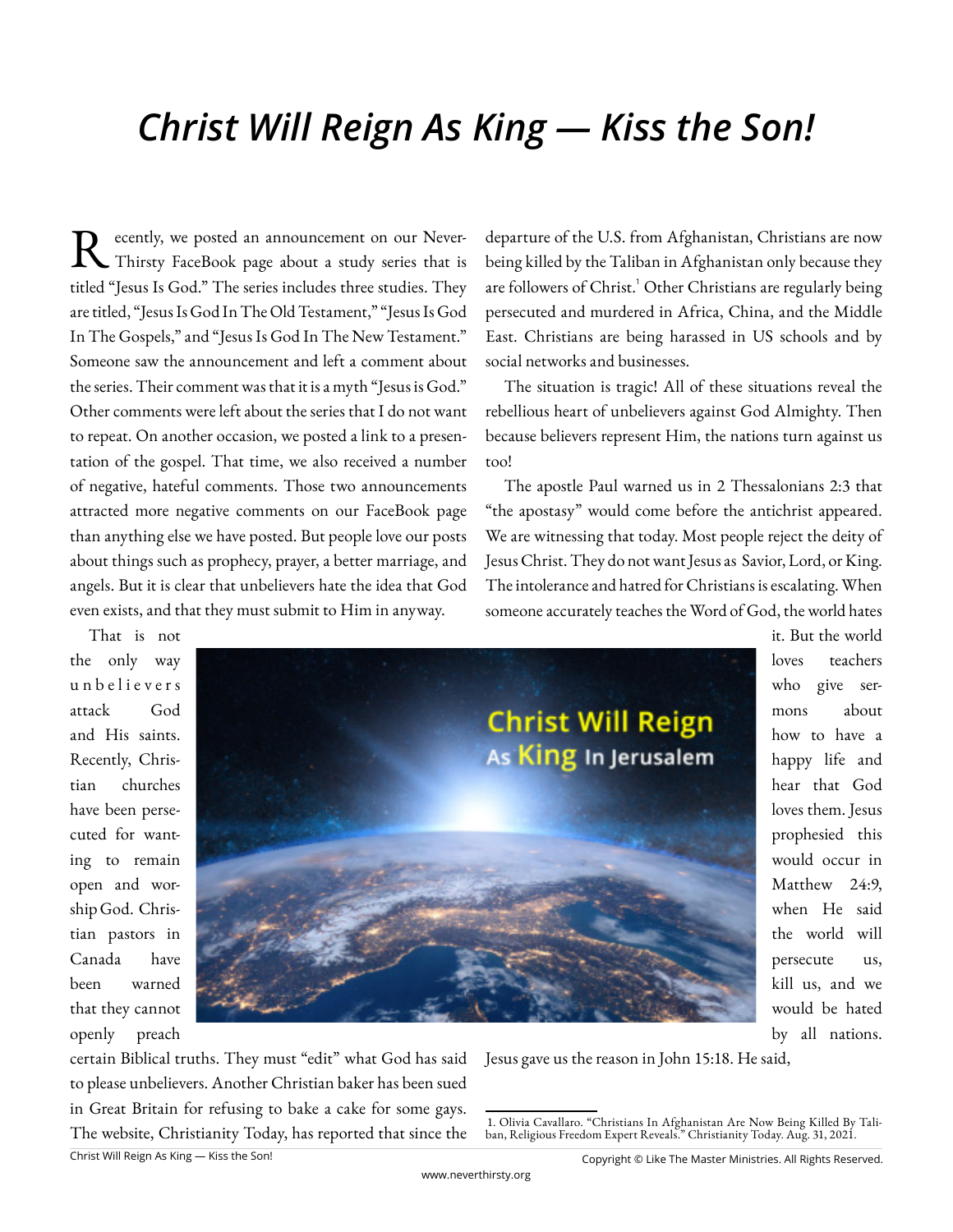### If the world hates you, you know that it has hated Me before it hated you. John 15:18 (NASB)

Our study answers the question, "What will God do to unbelievers?"

**Our Study Is Psalm 2.** This Psalm, like Psalm 1, does not have a superscription. That is, we are not told who wrote the Psalm. But Acts 4:25 reveals the psalm was written by two authors—King David and the Holy Spirit. There is some evidence from the Jewish Talmud that King David wrote both Psalm 1 and Psalm  $2.^2$  Psalm 1 is about the way of the righteous and the way of the wicked, but it is primarily focused on the righteous man. At the end of Psalm 1, we are told the wicked will perish. They will not escape God's judgment. Then Psalm 2 continues discussing the wicked. It refers to wicked nations, wicked people, wicked kings, and other wicked leaders. So, Psalm 1 moves from the way of the righteous to the way of the wicked who will perish, and Psalm 2 continues discussing the wicked. It is clear that both psalms should be read together.

Psalm 2 is a royal psalm. The other royal Psalms are chapters 18, 20-21, 45, 72, 89, 101, 110, 132, and 144. Some Jewish scholars believe that Psalm 2 was read at the coronation of King David, but there is not solid proof that occurred.

Psalm 2 has four sections: verses 1-3, 4-6, 7-9, and 10-12. So, let's dig in and discover why the Holy Spirit put this psalm in the pages of Scripture.

**Rebellious Nations (v 1-3).** Psalm 2:1 says,

Why are the nations in an uproar And the peoples devising a vain thing? Psalm 2:1 (NASB)

This verse asks a rhetorical question. The question is not one that seeks understanding. The question is expressing disbelief that they are acting like this. The Hebrew word for "uproar" has the sense of a great noise mixed with rebellion. It reminds me of the riots we have watched in recent years across our nation. The rioters screamed, shouted, fired guns,

and destroyed property because they were angry. The riots were acts of rebellion. So, we could translate the first line as, "Why are the nations rebellious?" The Holy Spirit wants to draw our attention to the wicked and self-centered behavior of the nations. They are like children upset with their father.

The second line says, "And the peoples devising a vain thing?" Now we are told that this behavior did not occur just at the national level. It is actually the people who are rebellious. Next we are told they are plotting a vain or empty thing. But we are not told what vain thing they are planning in this verse.

Verse 2 describes the kings and lower-level leaders of the nations. The verse says,

The kings of the earth take their stand And the rulers take counsel together Against the LORD and against His Anointed, saying, Psalm 2:2 (NASB)

So, verse 1 was about the nations and the peoples. Now Scripture is revealing the heart attitude of the leaders from the greatest to the lowest. The last line tells us that various leaders of the nations actively stood together against the Lord and His Anointed. The Hebrew word for "take their stand" is very colorful. It was used to describe Goliath taking his stand against King David. So, the picture for us is that national leaders will stand like Goliath did against the Lord and His Anointed. Unbelievers do not realize God sees them as wicked and rebellious who are ready to fight.

Next, we are then told the rulers take counsel with each other against the Lord and also against His Anointed. Now, who is the Lord and who is His Anointed? The answer is that the word "Lord" comes from the Hebrew that is translated as Yahweh. Yahweh also appears in verse 7. The word for Anointed is also translated as Messiah in the Hebrew. In the Greek, it is translated as "Christ." So, here is the picture. The nations, the people, and all those who rule, from the top down, are in full rebellion against Yahweh and the Christ.

Verse 3 reveals their plan. It says,

#### Let us tear their fetters apart

<sup>2.</sup> Berakhot 9b-10a. Talmud states, "The Gemara answers: "Happy is the man,"<br>the first chapter of Psalms, and "Why are the nations in an uproar," the second chapter, constitute a single chapter, so the nineteen chapters are actually eighteen."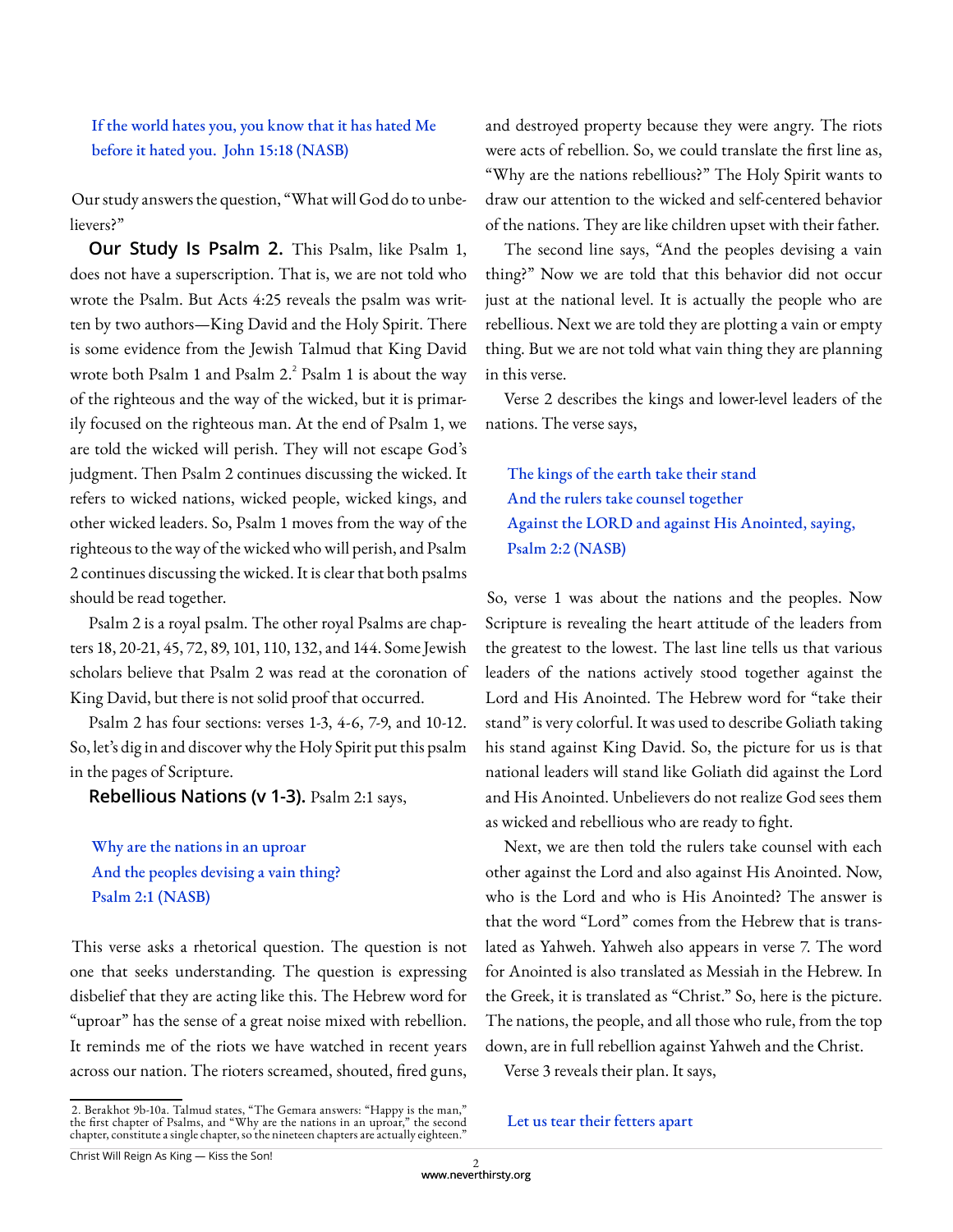## And cast away their cords from us! Psalm 2:3 (NASB)

The Hebrew word for "fetters" can also be translated as "chains," or bonds. That is, they do not like being controlled by Yahweh and Jesus Christ. Notice the word "their."

What is verse 3 describing? When did the nations, the people, and all of those who rule do this? Acts 4:24-28 gives us the answer. The passage tells us that Psalm 2:1-2 is a prophecy that was fulfilled when Christ was opposed by the religious leaders and crucified. Acts 4:24-28 records the words of the friends of Peter and John, just after the two disciples were ordered to not preach about Jesus. We are told they said,

# O Lord, it is You who MADE THE HEAVEN AND THE EARTH AND THE SEA, AND ALL THAT IS IN THEM,

 who by the Holy Spirit, through the mouth of our father David Your servant, said, 'WHY DID THE GENTILES RAGE, AND THE PEOPLES DEVISE FUTILE THINGS? THE KINGS OF THE EARTH TOOK THEIR STAND, AND THE RULERS WERE GATHERED **TOGETHER**  AGAINST THE LORD AND AGAINST HIS CHRIST.'

For truly in this city there were gathered together against Your holy servant Jesus, whom You anointed, both Herod and Pontius Pilate, along with the Gentiles and the peoples of Israel, to do whatever Your hand and Your purpose predestined to occur. Acts 4:24-28 (NASB)

There are several important facts here. First, notice this passage quotes Psalm 2:1-2. Second, we are told that David and the Holy Spirit wrote Psalm 2. That is a clear example of the inspiration of Scripture. Third, Psalm 2:1-2 was fulfilled in Christ. We are told the Gentiles, the people, and the religious leaders were against Christ—the Anointed, the Messiah. Notice Christ is the Lord's Anointed. Then we are told they opposed Christ and murdered Yahweh's Anointed. Remember, when Pilate asked the crowd whom he should crucify? What did they say? They shouted, "Crucify Him!" John 19:14-15 records what happened when Pilate asked,

. . . "Behold, your King!" So they cried out, "Away with Him, away with Him, crucify Him!" Pilate \*said to them, "Shall I crucify your King?" The chief priests answered, "We have no king but Caesar." So he then handed Him over to them to be crucified. John 19:14b-15 (NASB)

So, the opening verse of Psalm 2:1 asks, why were they rebellious? Why did they devise empty plans? Why did they plot against Yahweh and Christ? Who was in the crowd? Acts 2:1-13 reveals that there were people from many nations of the world. So, the nations, people, and all in ruling positions did this. Why? Verse 3 says they did not want to be controlled. "Cast away their cords." That is, unbelievers are rebellious!

Today, we still experience the same rebellious attitude. In the days of King David, he wrote that both the fool and the wicked say there is "no God" (Psalm 10:4; 14:1; 53:1). That attitude exists today. People want freedom from God and His commands. Many of the people and the rulers of the world do not like, for example, the Ten Commandments, the laws about capital punishment, warnings about sexual sins, warnings against injustice, warnings against abusive government, commands to love God with all our hearts, and commands to be holy. Unbelievers do not like to attend church on Sundays. Many hate crosses and Christian websites. They do not want to hear us talk about God or Christ. They do not want to hear that salvation is found only in the name of Jesus Christ. They are rebels at heart. Now, I hope it is obvious that the introduction to our study helped to prepare us for the problem described in verses 1-3. Man has always been rebellious and he will not change. Verses 1-3 are a prophecy of the rebellion that will occur against Yahweh and Jesus Christ. It also anticipated the future rebellion that we are experiencing today.

**Response of the Righteous Yahweh (v 4-6).**  Next, Psalm 2:4 reveals the response of our righteous God to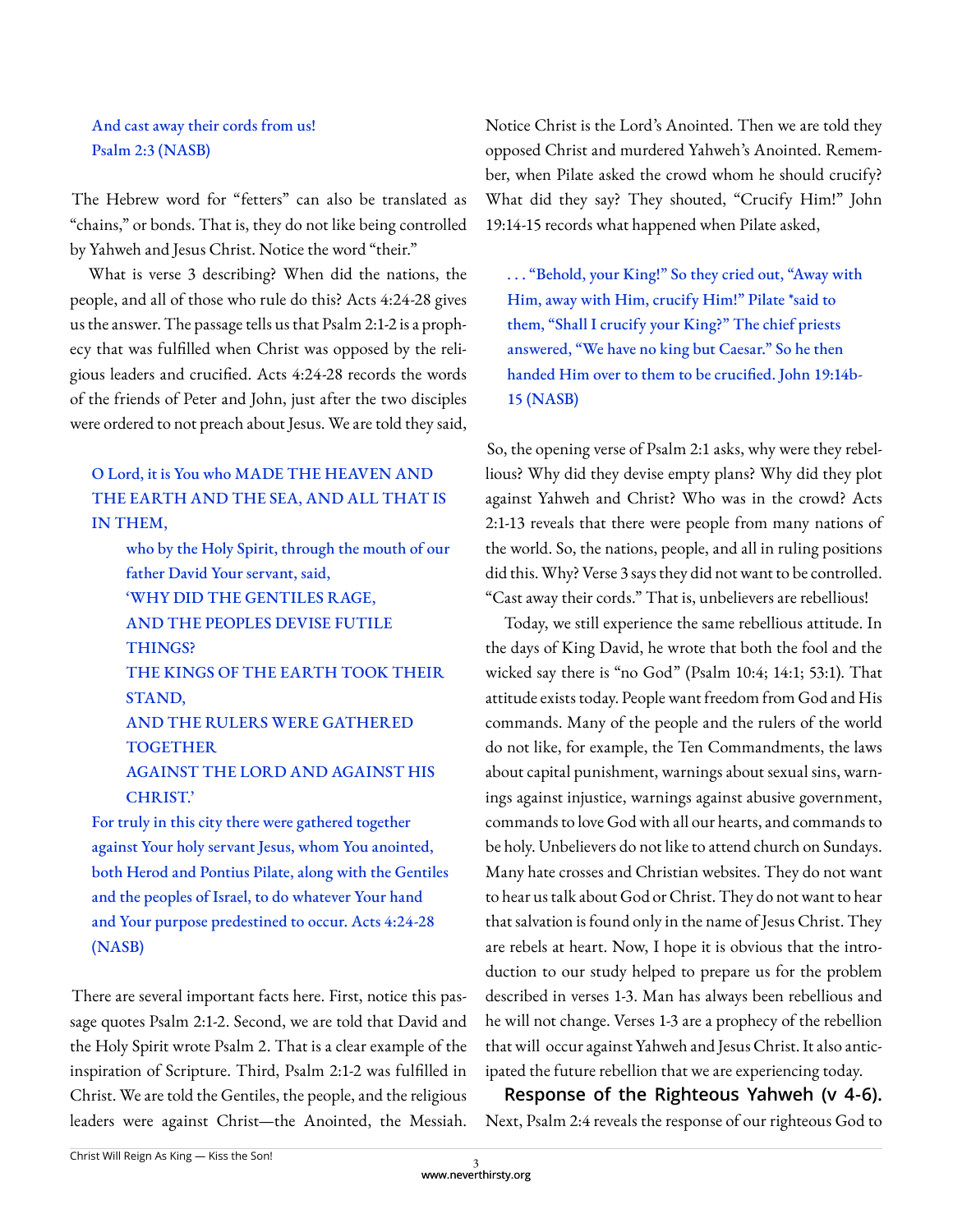the rejection and the crucifixion of Christ. It says,

He who sits in the heavens laughs, The Lord scoffs at them. Psalm 2:4 (NASB)

The scene described is as though a movie camera stopped recording what was happening on the earth, and now we see and hear God's reaction in heaven. We are told that Yahweh is laughing and scoffing at the rebellious people and rulers of the world. Now, did someone tell God a funny joke? The answer is, "No!" God is laughing at the fact that the plans of the Gentiles and Jews were futile. Their rejection of Christ as their King would not be successful. The religious leaders failed to realize they could not frustrate Yahweh's plan. For Isaiah 14:27 declares,

For the LORD of hosts has planned, and who can frustrate it? And as for His stretched-out hand, who can turn it back? Isaiah 14:27 (NASB)

Then verses 5-6 announce Yahweh's plan. It reads,

Then He will speak to them in His anger And terrify them in His fury, saying, "But as for Me, I have installed My King Upon Zion, My holy mountain." Psalm 2:5-6 (NASB)

We will skip verse 6 and then return to verse 5, because verse 6 helps us understand verse 5. Verse 6 makes an amazing statement.

It says that Yahweh has already installed His King upon Zion. Notice that Yahweh is not afraid of rebellious men. He did not counsel with them or ask for their opinions. He just installed His King. Zion is Mount Zion. It is Yahweh's holy mountain. Isaiah 52:1 teaches us that Zion is another term for the city of Jerusalem. So, the first important truth from verse 6 is that Jerusalem is where Yahweh's King will be installed. But now you must ask, "What does it mean that Yahweh has already installed My King?" Christ is not reigning as king

today here on earth! The answer is that the Hebrew word for "installed" is in the perfect tense. The perfect tense refers to a past event with continuing effect. That means Yahweh had already decreed that the Anointed One, the Messiah, or Christ is King and will reign as king someday. Yahweh had already planned, and His plan cannot be frustrated. In Acts 5:30-31, Peter and John told the Sanhedrin Council that Yahweh had raised up Christ to reign as a prince and a Savior. Listen to their words,

The God of our fathers raised up Jesus, whom you had put to death by hanging Him on a cross. He is the one whom God exalted to His right hand as a Prince and a Savior, to grant repentance to Israel, and forgiveness of sins. Acts 5:30-31 (NASB)

Joel 3:17 is another passage that refers to Christ reigning as king. But this verse describes God as reigning after the tribulation, and during the millennial kingdom from the city of Jerusalem. It says,

Then you will know that I am the LORD your God, Dwelling in Zion, My holy mountain. So Jerusalem will be holy, And strangers will pass through it no more. Joel 3:17 (NASB)

Verse 6 is a prophecy that Yahweh's *king will reign* in Jerusalem in the kingdom. The Pharisees heard Jesus announce "For the kingdom of heaven is at hand." But in their rebellion, they did not believe Him and rejected Christ. They thought they were in control. But they did not realize that they would not be successful. They missed the message of Matthew 25:34 which teaches us that the Father had already planned the kingdom from the foundation of the world. That included Christ reigning as king from Jerusalem. That means they crucified their king! They murdered their Savior and King.

Now what is the meaning of verse 5? It says that someday Yahweh will terrify the nations, people, kings, and religious leaders of the world. When will He do that? While the verse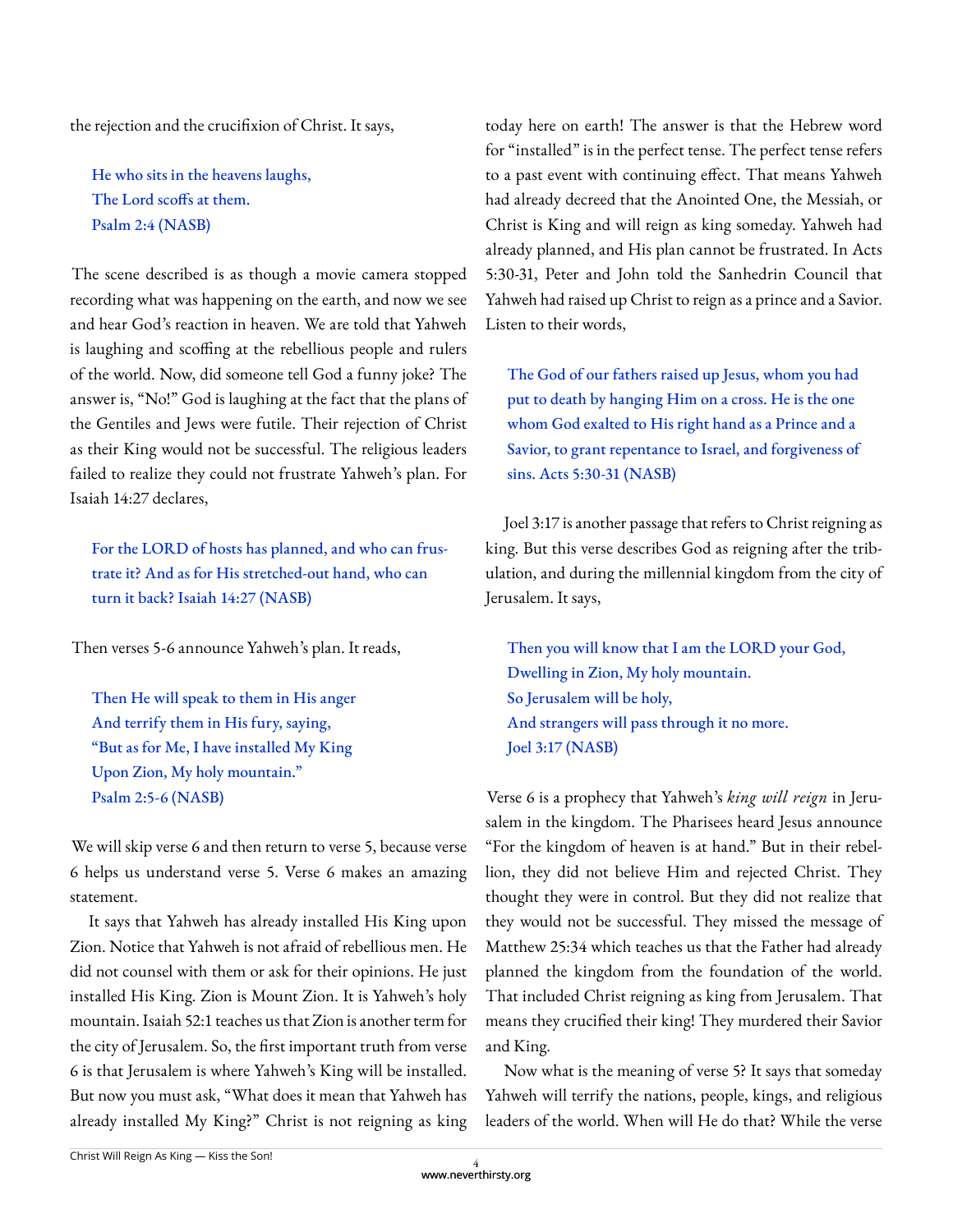does not give us much information, the best answer seems to be that Yahweh will do this in the tribulation. There are two reasons why I believe this is the correct answer. The first is that during the tribulation, the Father pours out His wrath on the earth. The second reason is that the tribulation will occur just before the millennial kingdom and that fits the timeline of verses 5 and 6. It also fits the statement that the wrath and fury of righteous God will be unleashed on the rebellious unbelievers on the earth. Read Matthew 24:15-31. It provides an overview for the horrors that will occur during the tribulation. For more detail, read Revelation chapters 6-19.

**Christ Will Reign As King (v 7-9).** The next three verses confirm the identity of the Anointed or the King and announce the reign of Christ in the future millennial kingdom. Verse 7 says,

I will surely tell of the decree of the LORD: He said to Me, "You are My Son, Today I have begotten You." Psalm 2:7 (NASB)

The Hebrew word for Lord is Yahweh. That is, the King is speaking and He tells us what Yahweh had told Him. He reports that Yahweh, or God the Father, had said, "You are My Son, today I have begotten You." Psalm 2:7 is quoted three times in the New Testament (Acts 13:33; Hebrews 1:5; 5:5). Every time "My Son" is quoted in the New Testament, it refers to Jesus Christ. It refers to the eternal Sonship of Jesus Christ. This plan was put in place before the foundation of the world (Matthew 25:34).

In my younger years, I struggled with Psalm 2:7 and John 3:16. John 3:16 says,

For God so loved the world, that He gave His only begotten Son, that whoever believes in Him shall not perish, but have eternal life. John 3:16 (NASB)

That word "begotten" really troubled me for a while. The same idea that Christ is begotten appears multiple times in the New Testament (John 1:18; 3:16, 18; Acts 13:33; Hebrews 1:5; 5:5; 1 John 4:9). Every time the words begotten or beget seem to imply that Jesus was born. It seemed to indicate that Yahweh created Him. That would mean Christ was not and is not God.

The cults and unbelievers also quote these verses and claim Jesus was created. I eventually discovered another rebellious act of rejection of the Anointed One prophesied in Psalm 2:2. So, what does "Today I have begotten You" mean? We will start with John 1:1-2 which teaches that the Word has always existed. The verse says,

In the beginning was the Word, and the Word was with God, and the Word was God. John 1:1 (NASB)

Notice that we are told, "In the beginning was the Word." The little word "was" is important. It is translated from the Greek verb "to be." It is in the imperfect tense. That means, the Word was always existing in the past. The Word has always existed and so was present from the beginning. Who is the Word? John 1:14-17 reveals the Word to be Christ. That is, Christ has always existed in eternity past. That gives us the first important fact about Christ. He has always existed. John 5:26 teaches us the same thing. It says that Jesus has life in Himself. He does not need air, water, food, sleep, or anything to keep Him alive. Christ has always existed.

Secondly, we need to know that Psalm 2:7 is the first reference to the relationship of the Father and Son in the Trinity that can be found in Scripture. But since the Holy Spirit is missing in Psalm 2:7, I want to give you a solid proof of the Trinity in the Bible. I think it is the best proof of the Trinity in the Bible. We will start with Isaiah 43:10b-11a which says,

And understand that I am He. Before Me there was no God formed, And there will be none after Me. I, even I, am the LORD, And there is no savior besides Me. Isaiah 43:10b-11a (NASB)

This passage says that before Yahweh there was no other God, and there will not be another God after Him. That is, there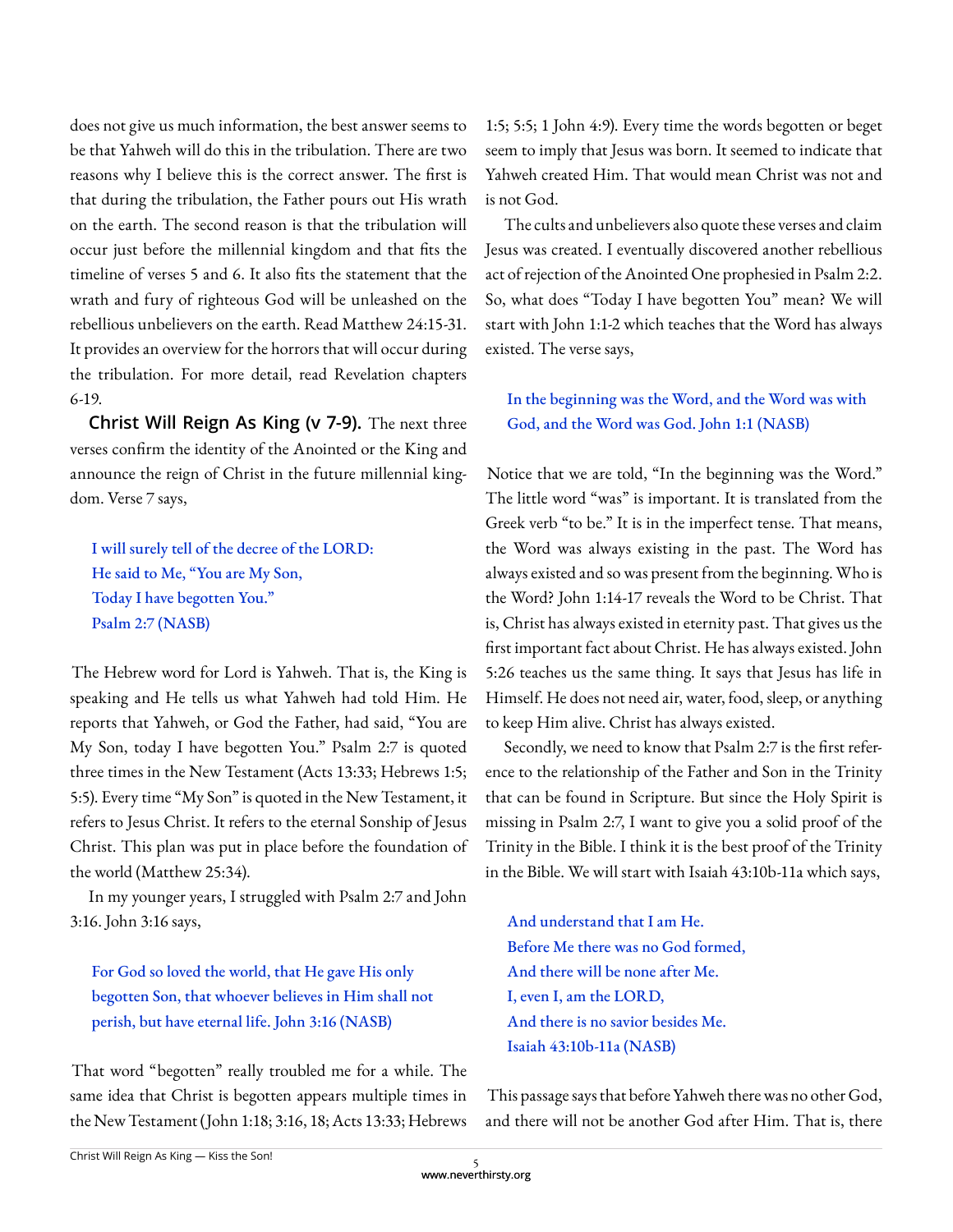never has been and there never will be another God. Yahweh is the only God. Verses 10-13 repeat the same message, but verse 13 adds this,

Even from eternity I am He, And there is none who can deliver out of My hand; I act and who can reverse it? Isaiah 43:13 (NASB)

The message is that even if there was another God, Yahweh is more powerful. Isaiah 44:6b-7a says,

I am the first and I am the last, And there is no God besides Me. Who is like Me? Let him proclaim and declare it; Yes, let him recount it to Me in order, Isaiah 44:6b-7a (NASB)

The message here is that Yahweh is eternal. There are no other gods. No one is even like Him. In Isaiah 44:8b, Yahweh declares,

Is there any God besides Me, Or is there any other Rock? I know of none. Isaiah 44:8b (NASB)

Isaiah 45:5 reports again that Yahweh says,

I am the LORD, and there is no other; Besides Me there is no God. Isaiah 45:5 (NASB)

Isaiah 45:21b-22 also reports Yahweh as saying,

And there is no other God besides Me, A righteous God and a Savior; There is none except Me. Turn to Me and be saved, all the ends of the earth; For I am God, and there is no other. Isaiah 45:21b-22 (NASB)

About now you are thinking, we have had enough of these verses! I understand the message. I understand that there is only one God and He is Yahweh. Yes, that is the message but stay with me now! Another important passage is Isaiah 46:9b. It says,

For I am God, and there is no other; I am God, and there is no one like Me. Isaiah 46:9b (NASB)

Notice that Yahweh declares there is no one like Him. No one even comes close to Him! The next verse is Isaiah 48:12. It repeats Isaiah 44:6.

I am He, I am the first, I am also the last. Isaiah 48:12b (NASB)

Now I read this verse so that you can understand that Yahweh has been speaking in every verse since Isaiah 43:10. So, now go to verse 16 and read it. Here is the verse,

Come near to Me, listen to this: From the first I have not spoken in secret, From the time it took place, I was there. And now the Lord GOD has sent Me, and His Spirit. Isaiah 48:16 (NASB)

What did the last line say? It says, "the Lord GOD has sent Me." Now, who has been speaking since Isaiah 43:10? The answer is "Me," correct? Who does "Me" say sent Him? He says that the Lord God sent Him. So, who is the Lord God? The Hebrew word for "God" is Yahweh. That is, Yahweh sent Him. That means Yahweh sent Yahweh. What an incredible statement. Yahweh sent Yahweh. Who has been speaking since Isaiah 43:10? The answer is Yahweh. Yahweh has been saying that there is no other God. There is not anyone even like Him. So, how can Yahweh send Yahweh? Then we read Yahweh sent "His Spirit." The only answer is that Yahweh is triune! Yahweh is a Trinity. Yes, the word, trinity, does not appear in the Bible, but the concept is here. If you do not like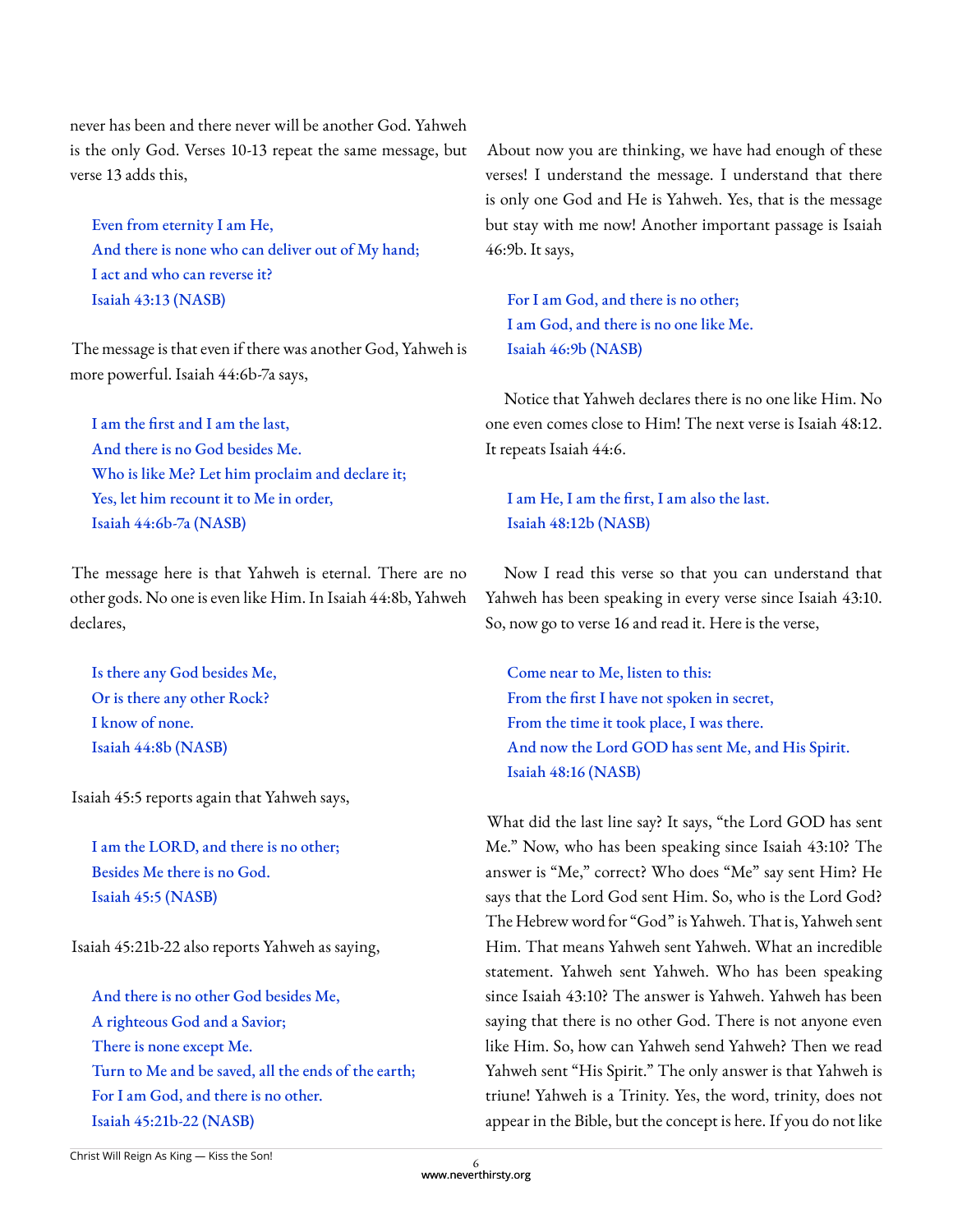the word "trinity," then chose another word for "trinity." We have a triune or plural God: God the Father, God the Son, and God the Holy Spirit. They are one!

In Psalm 2:7 when we read that Yahweh told Christ that He was His son, it does not refer to the creation of My Son, the second person of the Trinity. The second person of the Trinity has always existed and He is Yahweh Himself. So, the word "begotten" or "beget" refers to the incarnation and resurrection of Christ. The Father's plan included the birth of Christ, when He took on human flesh so that He could die for our sins, be resurrected, and ascend back to heaven. When He was resurrected, He also obtained an immortal body. So, when you read John 1:18 and Acts 13:33, you will discover that both passages refer to Christ as begotten. Each time they are connected to the mystery of the incarnation and resurrection of Christ. When I finally understood this, I was rejoicing.

Now back to Psalm 2. The next verses are verses 8-9.

Ask of Me, and I will surely give the nations as Your inheritance, And the very ends of the earth as Your possession. You shall break them with a rod of iron, You shall shatter them like earthenware. Psalm 2:8-9 (NASB)

Christ said that the Father promised Him the nations of the world. That promise is repeated in Philippians 2:9-11. It says,

For this reason also, God highly exalted Him, and bestowed on Him the name which is above every name, so that at the name of Jesus EVERY KNEE WILL BOW, of those who are in heaven and on earth and under the earth, and that every tongue will confess that Jesus Christ is Lord, to the glory of God the Father. Philippians 2:9-11 (NASB)

When Christ comes again, He will break the nations with a rod of iron and shatter them like earthenware. He will rule the nations who mocked Him and were against Him.

**Response Required of Unbelievers (v 10-12).** 

The final three verses provide the response required of unbelievers in order to escape judgment. Here are the final three verses,

Now therefore, O kings, show discernment; Take warning, O judges of the earth. Worship the LORD with reverence And rejoice with trembling. Do homage to the Son, that He not become angry, and you perish in the way, For His wrath may soon be kindled. How blessed are all who take refuge in Him! Psalm 2:10-12 (NASB)

There are four applications for us from this psalm. The first is that unbelievers have always been enemies against God and refuse to submit to Christ. Romans 5:10 reminds us that unbelievers are enemies of God. This psalm paints that picture. If you are an unbeliever, be warned. God is no fool.

The second application is that Yahweh, the Master Planner, has already planned the millennial kingdom and His plan will not be frustrated. He promised Christ that the nations of the world are His to rule. Revelation 19:16 says that when Christ comes, He will have the name "King of kings, and Lord of lords" written on His robe and thigh. He will conquer the nations and rule forever at His second coming! The decision has already been made. It will happen! This gives us great comfort. God the Father's plans will not be frustrated.

The third application is that every rebellious person has been warned. Everyone who does not gladly worship God and believe in Christ will perish. As someone has said, "Sin is fun, but payday comes!" The rebels will perish in eternal flames. Pastor Tony Evans has said,

If a man drinks Jack Daniels and comes to my house, Jack has to stay outside. In my kingdom, where I am king, Jack is not welcome. In fact, if you smoke, I don't have ashtrays available for you because you can't smoke in my kingdom. If you cuss, in my kingdom you are going to have to control your tongue 'cause I don't allow profanity in my house.